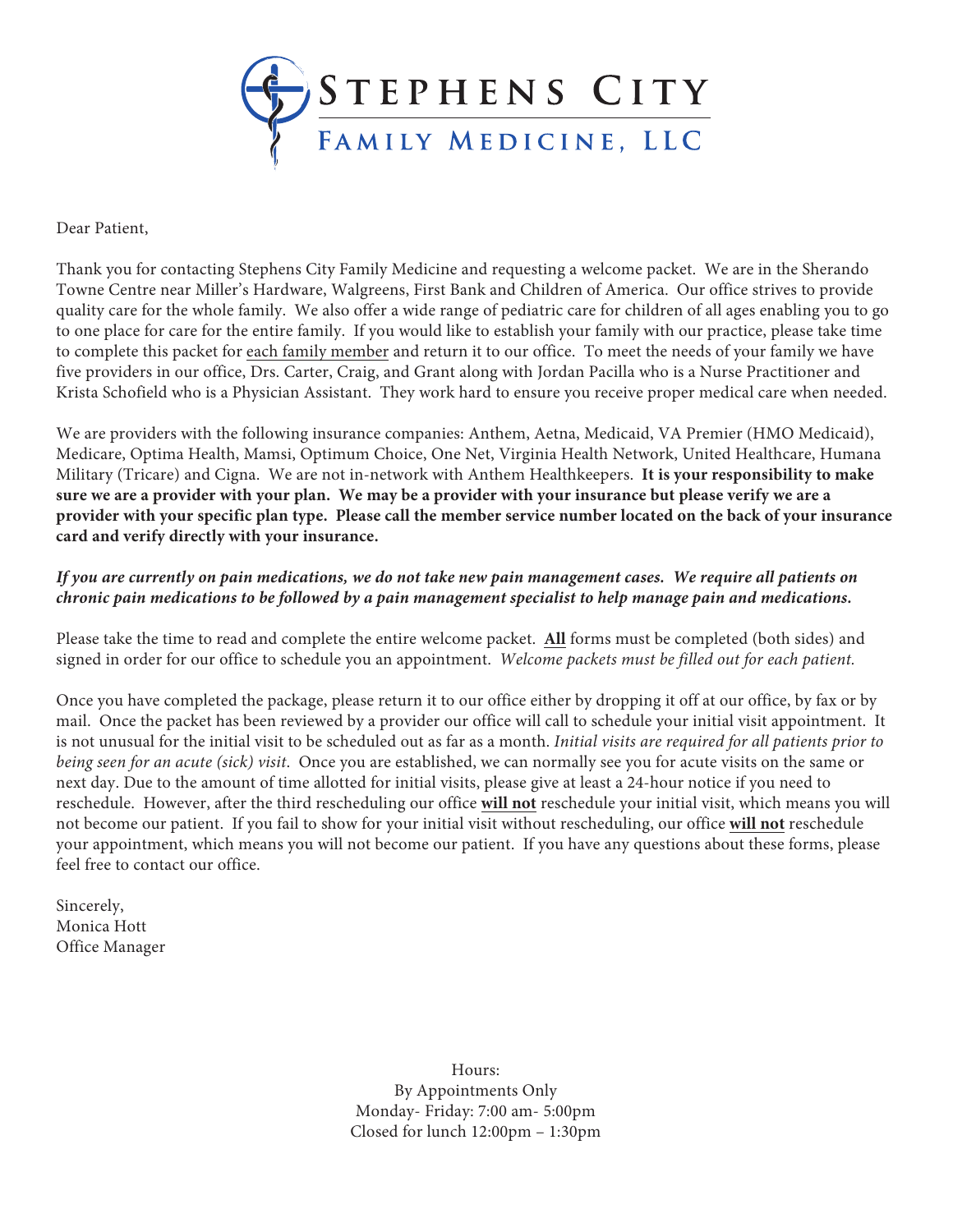## **Updox Patient Portal Information**

Updox is a patient portal which allows us to share sections of your medical records safely and conveniently with you online.

If you would like to register please complete the following questions:

| D.             |  |  |
|----------------|--|--|
| $\blacksquare$ |  |  |

Within four business days of your initial appointment, we will email you access with a username and password.

Please visit our website at www.scfammed.com in order to login to patient portal.

On our home page is an icon "Click Here for Patient Portal Login."

Please contact our office at *contactus@scfammed.com* if you have any problems with patient portal.

## **Acknowledgement of Receipt of Notice of Privacy Practices (Required)**

**Notice to Patient:**

**We are required to advise you of our Notice of Privacy Practices, which states how we may use and/or disclose your health information. A copy of the Notice of Privacy Practices will be provide upon request.**

**I acknowledge that I have been made aware of this office's Notice of Privacy Practices. I may refuse to sign this acknowledgement if I wish.**

**\_\_\_\_\_\_\_\_\_\_\_\_\_\_\_\_\_\_\_\_\_\_\_\_\_\_\_\_\_\_\_\_\_ \_\_\_\_\_\_\_\_\_\_\_\_\_\_\_\_\_\_\_\_\_\_\_\_\_\_\_\_\_\_\_\_\_**

**\_\_\_\_\_\_\_\_\_\_\_\_\_\_\_\_\_\_\_\_\_\_\_\_\_\_\_\_\_\_\_\_\_ \_\_\_\_\_\_\_\_\_\_\_\_\_\_\_\_\_\_\_\_\_\_\_\_\_\_\_\_\_\_\_\_\_**

**\_\_\_\_\_\_\_\_\_\_\_\_\_\_\_\_\_\_\_\_\_\_\_\_\_\_\_\_\_\_\_\_\_ \_\_\_\_\_\_\_\_\_\_\_\_\_\_\_\_\_\_\_\_\_\_\_\_\_\_\_\_\_\_\_\_\_**

**Please print your name here** *(if different from above)* **Relationship to Patient**

**Patient's Name Patient's Date of Birth**

**Signature Today's Date**

**For Office Use Only**

**We have made every effort to obtain written acknowledgment of receipt of our Notice of Privacy from this patient, but it could not be obtained because:**

 **The parent/patient refused to sign.**

**\_\_\_\_\_\_\_\_\_\_\_\_\_\_\_\_\_\_\_\_\_\_\_\_\_\_\_\_\_\_\_\_\_\_**

**\_\_\_\_\_\_\_\_\_\_\_\_\_\_\_\_\_\_\_\_\_\_\_\_\_\_\_\_\_\_\_\_\_\_**

- **Due to an emergency situation it was not possible to obtain an acknowledgement.**
- **We weren't able to communicate with the parent/patient.**
- $\Box$  Other: (Please Specify)

**Employee Signature** 



**Date**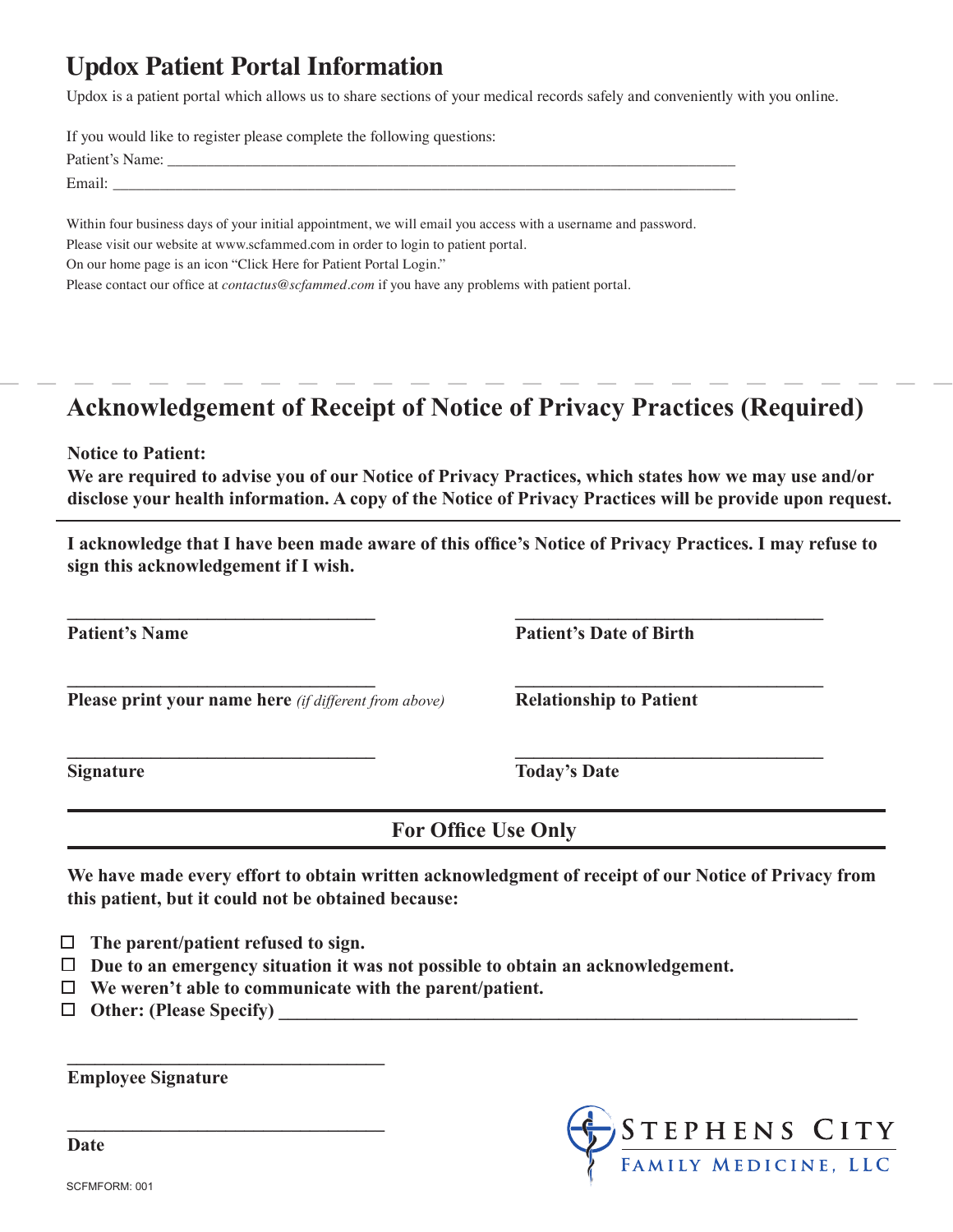# **Notice of Privacy Practices for Protected Health Information**

STEPHENS CITY

## **Your Information. Your Rights. Our Responsibilities.**

This notice, available on paper and on our website, describes how medical information about you may be used and disclosed and how you can obtain access to this information. **Please review it carefully.**

#### **Your Rights**

**When it comes to your health information, you have certain rights.** This section explains your rights and our responsibilities.

| <b>View your medical</b><br>record and/or get an<br>electronic or paper<br>copy of your medical<br>record | • You may request to inspect and obtain a copy of your health record and billing record. You<br>may request that communication of your health information be made by alternative means<br>or at an alternative location by delivering the request in writing to our office.<br>• We will provide a copy or a summary of your health information, usually within 15<br>business days of your request. We will charge a reasonable, cost-based fee, in accordance<br>with state guidelines. |
|-----------------------------------------------------------------------------------------------------------|-------------------------------------------------------------------------------------------------------------------------------------------------------------------------------------------------------------------------------------------------------------------------------------------------------------------------------------------------------------------------------------------------------------------------------------------------------------------------------------------|
| Ask us to correct<br>your medical record                                                                  | • Request that your health care record be amended to correct incomplete or incorrect<br>information by delivering a request to our office. We may deny your request if you ask us<br>to amend information that:                                                                                                                                                                                                                                                                           |
|                                                                                                           | • Was not created by us, unless the person or entity that created the information is no longer<br>available to make the amendment                                                                                                                                                                                                                                                                                                                                                         |
|                                                                                                           | • Is not part of the health information kept by or for the office. Is not part of the information<br>that you would be permitted to inspect and copy; or                                                                                                                                                                                                                                                                                                                                  |
|                                                                                                           | • Is accurate and complete.                                                                                                                                                                                                                                                                                                                                                                                                                                                               |
|                                                                                                           | • If your request is denied, you will be informed of the reason for the denial and will have an<br>opportunity to submit a statement of disagreement to be maintained with your records.                                                                                                                                                                                                                                                                                                  |
| <b>Request confidential</b><br>communications                                                             | • You can ask us, in writing, to contact you in a specific way (for example, home or office<br>phone) or to send mail to a different address.                                                                                                                                                                                                                                                                                                                                             |
|                                                                                                           | • We will abide by all reasonable requests.                                                                                                                                                                                                                                                                                                                                                                                                                                               |
| Ask us to limit what<br>we use or share                                                                   | • You may request a restriction on certain uses and disclosures your health information by<br>delivering the request to our office – the request will be reviewed, but we are not required<br>to grant it.                                                                                                                                                                                                                                                                                |
|                                                                                                           | • You may request a restriction on disclosures of medical information to a health plan for<br>purposes of carrying out payment.                                                                                                                                                                                                                                                                                                                                                           |
|                                                                                                           | • If you pay for a service or health care item out-of-pocket and in full, you can ask us not<br>to share that information for the purpose of payment or our operations with your health<br>insurer. We will abide by this request, unless we become legally required to share that<br>information.                                                                                                                                                                                        |
| Get a list of those<br>with whom we've                                                                    | You can obtain a list (accounting) of disclosures of your health information for six years<br>prior to the date you ask, who we shared it with, and why.                                                                                                                                                                                                                                                                                                                                  |
| shared information                                                                                        | • We will include all the disclosures except for those about treatment, payment, and health<br>care operations, and certain other disclosures (such as any you asked us to make). We'll<br>provide one accounting a year for free but will charge a reasonable, cost based fee if you<br>ask for another one within 12 months.                                                                                                                                                            |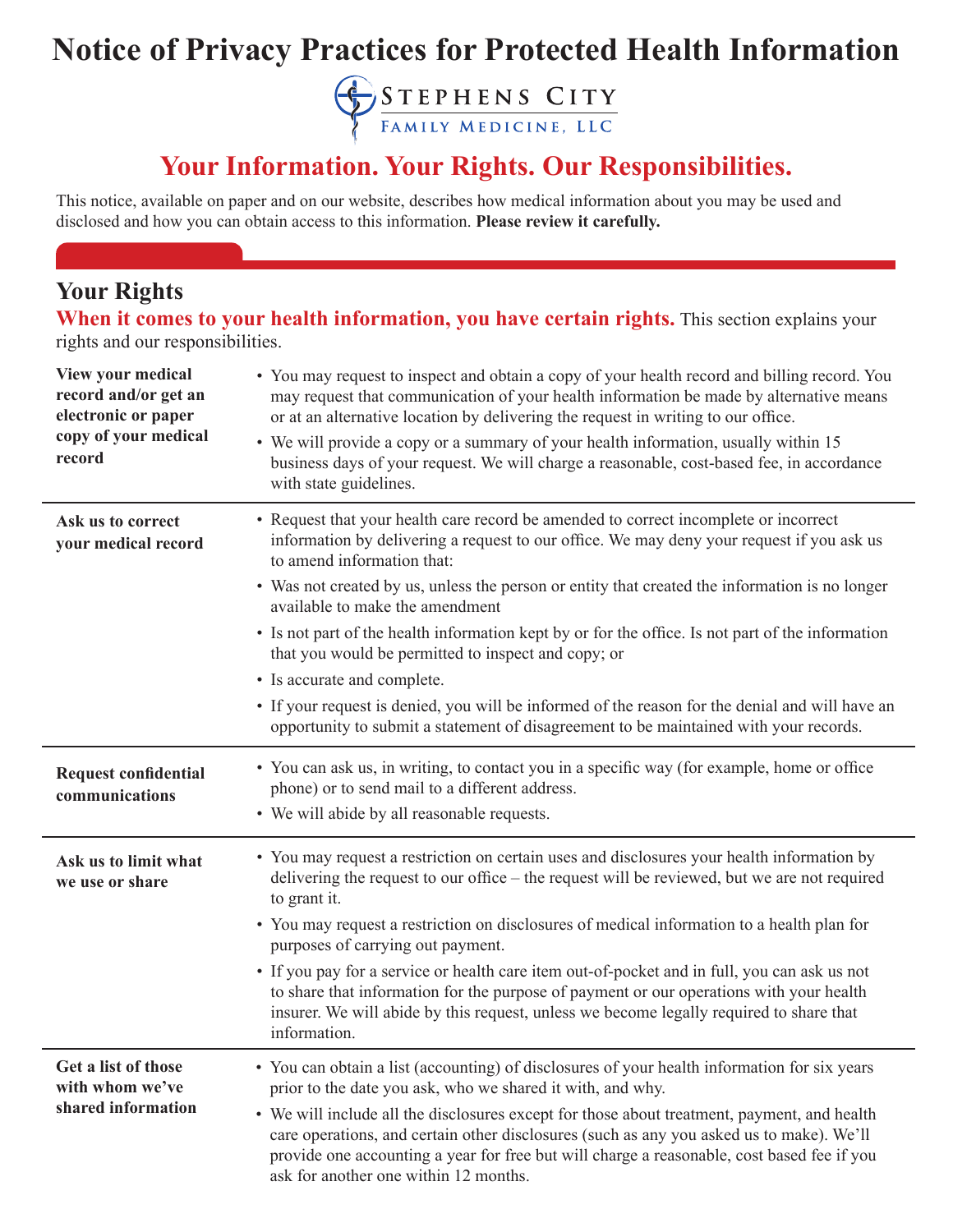| Get a copy of this<br>privacy notice                              | • You may ask for a paper copy of this notice at any time, even if you have agreed to receive<br>the notice electronically. We will provide you with a paper copy promptly.                                                                                                                                                                                                                                                                                                                                                                                                                                                                                                                                                                                                                                                                                                                                                                                                                                                                                                                                                                                                                                                                                                                                                                                                    |
|-------------------------------------------------------------------|--------------------------------------------------------------------------------------------------------------------------------------------------------------------------------------------------------------------------------------------------------------------------------------------------------------------------------------------------------------------------------------------------------------------------------------------------------------------------------------------------------------------------------------------------------------------------------------------------------------------------------------------------------------------------------------------------------------------------------------------------------------------------------------------------------------------------------------------------------------------------------------------------------------------------------------------------------------------------------------------------------------------------------------------------------------------------------------------------------------------------------------------------------------------------------------------------------------------------------------------------------------------------------------------------------------------------------------------------------------------------------|
| <b>Choose someone to</b><br>act for you                           | • If you have given someone medical power of attorney, or if someone is your legal<br>guardian, that person can exercise your rights and make choices about your health<br>information.<br>• We will make sure the person has this authority and can act for you before we take any<br>action.                                                                                                                                                                                                                                                                                                                                                                                                                                                                                                                                                                                                                                                                                                                                                                                                                                                                                                                                                                                                                                                                                 |
| File a complaint if<br>you feel your rights<br>have been violated | • You may file a complaint if you feel we have violated your rights by contacting our<br>Compliance Officer.<br>• You can file a complaint with the U.S. Department of Health and Human Services Office<br>for Civil Rights by sending a letter to 200 Independence Avenue, S.W., Washington, D.C.<br>20201, calling 1-877-696-6775, or visiting www.hhs.gov/ocr/privacy/hipaa/complaints/.<br>• If you have questions, would like additional information, or want to report a problem<br>regarding the handling of your information, you may contact our Compliance Officer at<br>540-868-4100.<br>• Additionally, if you believe your privacy rights have been violated, you may file a written<br>complaint at our office by delivering the written complaint to our<br>Compliance Officer at 160 Warrior Drive, Stephens City, VA 22655. You may also file<br>a complaint by mailing it to the Secretary of Health and Human Services, whose street<br>address is: U.S. Department of Health & Human Services, 200 Independence Avenue SW,<br>Washington, D.C. 20201.<br>• We cannot, and will not, require you to waive the right to file a complaint with the<br>Secretary of Health and Human Services (HHS) as a condition of receiving treatment from<br>the office.<br>• We cannot, and will not, retaliate against you for filing a complaint with the Secretary of |
|                                                                   | Health and Human Services.<br>• We will not retaliate against you for filing a complaint.                                                                                                                                                                                                                                                                                                                                                                                                                                                                                                                                                                                                                                                                                                                                                                                                                                                                                                                                                                                                                                                                                                                                                                                                                                                                                      |

## **Your Choices**

**permission:**

**For certain health information, you can tell us your choices about what we share.** If you have a clear preference for how we share your information in the situations described below, let us know.

| In these cases, you<br>have both the right<br>and choice to<br>tell us to:          | • Share information with your family, close friends, or others involved in your care<br>• Share information in a disaster relief situation<br>• Include your information in a hospital directory<br>• Contact you for fundraising efforts<br>If you are not able to tell us your preference, for example if you are unconscious, we may go<br>ahead and share your information, if we believe it is in your best interest. We may also share<br>your information when needed to lessen a serious and imminent threat to health or safety. |
|-------------------------------------------------------------------------------------|-------------------------------------------------------------------------------------------------------------------------------------------------------------------------------------------------------------------------------------------------------------------------------------------------------------------------------------------------------------------------------------------------------------------------------------------------------------------------------------------------------------------------------------------|
| In these cases we<br>never share your<br>information, unless<br>you give us written | • Marketing purposes<br>• Sale of your information<br>• Most sharing of psychotherapy notes                                                                                                                                                                                                                                                                                                                                                                                                                                               |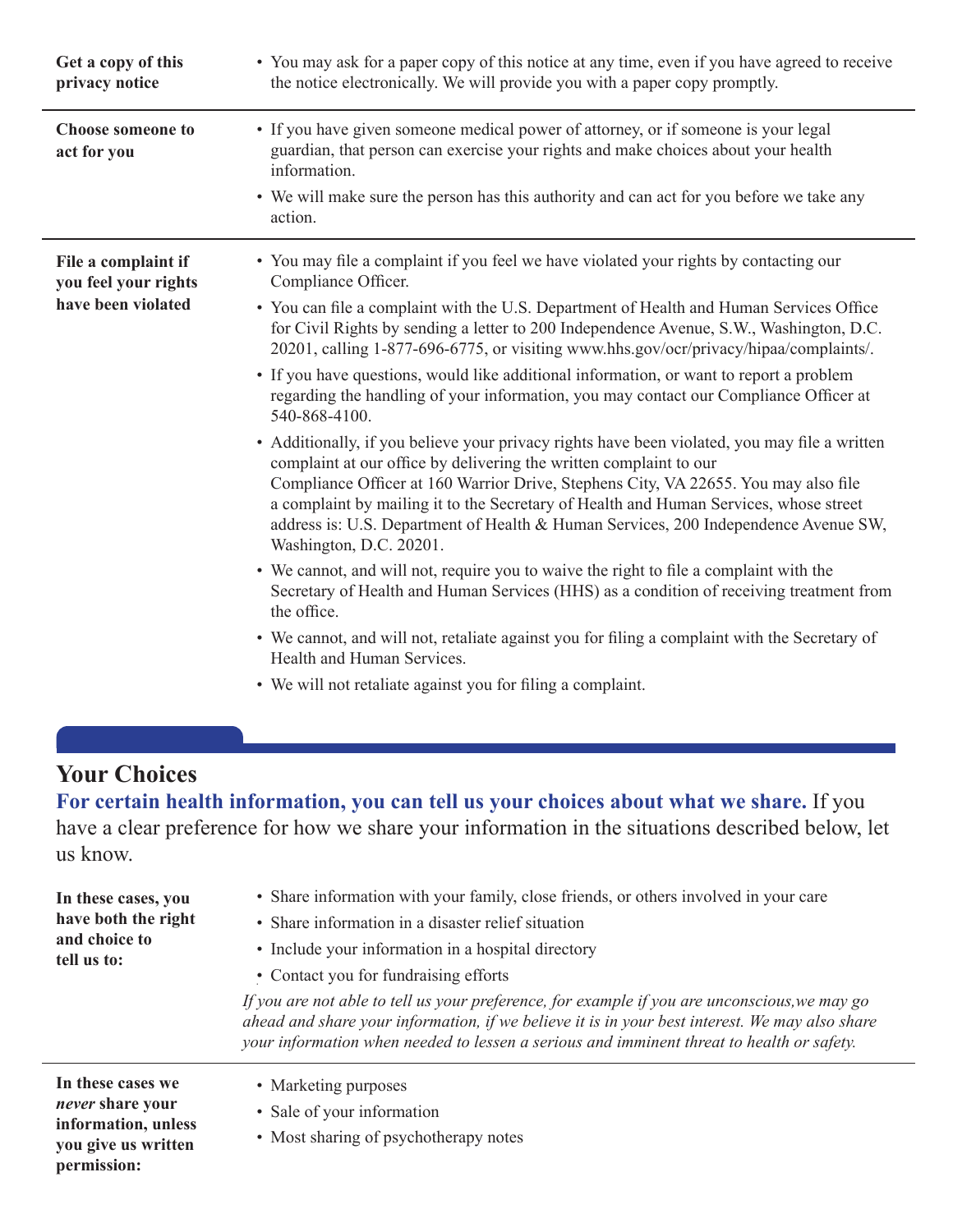• We may contact you for fundraising efforts, but you may ask us not to contact you again.

#### **Our Uses and Disclosures**

**How do we typically use or share your health information?** We typically use or share your health information in the following ways:

| To treat you                 | • We can use your health information and share<br>it with other professionals who are treating<br>you.                                                                                                                                                                                                                                                                                                                        | <b>Example:</b> A doctor treating you for an<br>injury asks another doctor about your<br>overall health condition. |
|------------------------------|-------------------------------------------------------------------------------------------------------------------------------------------------------------------------------------------------------------------------------------------------------------------------------------------------------------------------------------------------------------------------------------------------------------------------------|--------------------------------------------------------------------------------------------------------------------|
| To run our<br>organization   | • We can use and share your health information<br>to run our practice, improve your care, and<br>contact you when necessary.<br>• We will share information about you with<br>insurers or other business associates, as<br>necessary, to obtain quality assessment<br>and improvement, protocol and clinical<br>guideline development, training programs,<br>credentialing, medical review, legal services,<br>and insurance. | <b>Example:</b> We use health information<br>about you to manage your treatment<br>and services.                   |
| To bill for<br>your services | • We can use and share your health information<br>to obtain payment from health plans or other<br>entities.                                                                                                                                                                                                                                                                                                                   | <b>Example:</b> We give information about<br>you to your health insurance plan to<br>charge for our services.      |

#### **How else can we use or share your health information?**

We are allowed or required to share your information in other ways – usually in ways that contribute to the public good, such as public health and research. We have to meet many conditions in the law before we can share your information for these purposes.

| Help with public<br>health and<br>safety issues | • We can share health information about you for certain situations such as:<br>- Preventing disease<br>- Helping with product recalls<br>- Reporting adverse reactions to medications<br>- Reporting suspected abuse, neglect, or domestic violence<br>- Preventing or reducing a serious threat to anyone's health or safety |
|-------------------------------------------------|-------------------------------------------------------------------------------------------------------------------------------------------------------------------------------------------------------------------------------------------------------------------------------------------------------------------------------|
| Do research                                     | • We may disclose information to researchers when their research has been approved by<br>an institutional review board that has reviewed the research proposal and established<br>protocols to ensure the privacy of your protected health information.                                                                       |
| Comply with the law                             | • We may disclose your protected health information for law enforcement purposes as<br>required by law.                                                                                                                                                                                                                       |
|                                                 | • We may disclose your protected health information for specialized government functions<br>as authorized by law, such as to Armed Forces personnel, for national security purposes, or<br>to public assistance program personnel.                                                                                            |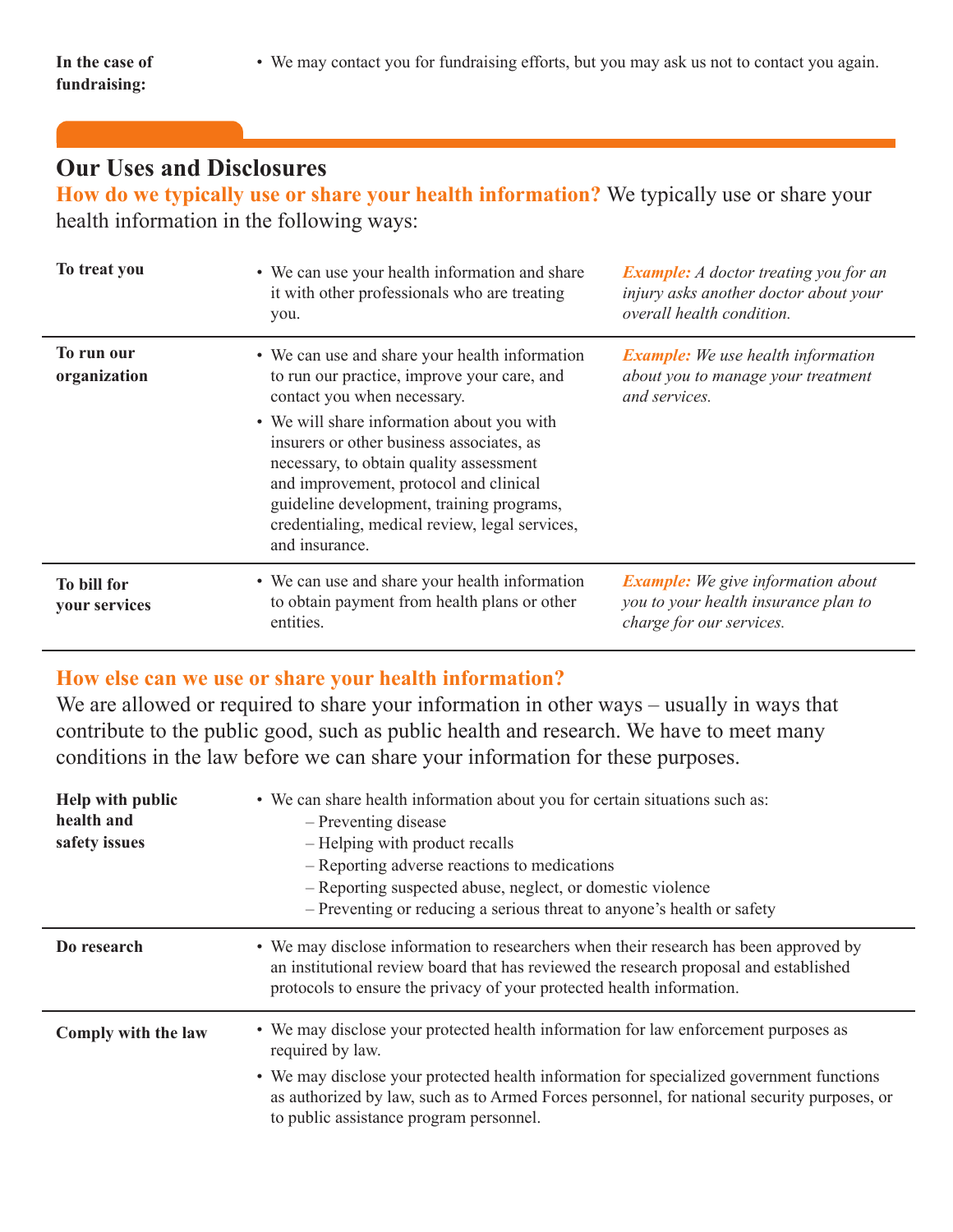| <b>Respond to organ</b><br>and tissue donation<br>requests                                       | • We can share health information about you with organ procurement organizations.                                                                                                                                                                                 |
|--------------------------------------------------------------------------------------------------|-------------------------------------------------------------------------------------------------------------------------------------------------------------------------------------------------------------------------------------------------------------------|
| Work with a<br>medical examiner<br>or funeral director                                           | • We may release health information to a coroner, medical examiner, or funeral director. This<br>may be necessary to identify a decease individual or to determine the cause of death.                                                                            |
| <b>Address workers'</b><br>compensation, law<br>enforcement, and<br>other government<br>requests | • We may release health information about you at the request of your employer, if services<br>are provided either to conduct an evaluation relating to medical surveillance of the<br>workplace or to evaluate whether you have a work-related illness or injury. |
| <b>Respond to lawsuits</b><br>and legal actions                                                  | • We can share health information about you in response to a court or administrative order,<br>or in response to a subpoena.                                                                                                                                      |

## **Our Responsibilities**

- We are required by law to maintain the privacy and security of your protected health information.
- We will let you know promptly if a breach occurs that may have compromised the privacy or security of your information.
- We must follow the duties and practices described in this paper/web notice and provide a copy when requested.
- We will not use or share your information other than as described here, unless you tell us we can in writing. If you tell us we can, you may change your mind at any time. Let us know in writing if you change your mind.

#### **Changes to the Terms of This Notice**

If you have questions, would like additional information, or want to report a problem regarding the handling of your information, you may contact our Compliance Officer at 540-868-4100.

#### *For more information:*

www.hhs.gov/ocr/privacy/hipaa/understanding/consumers/noticepp.html.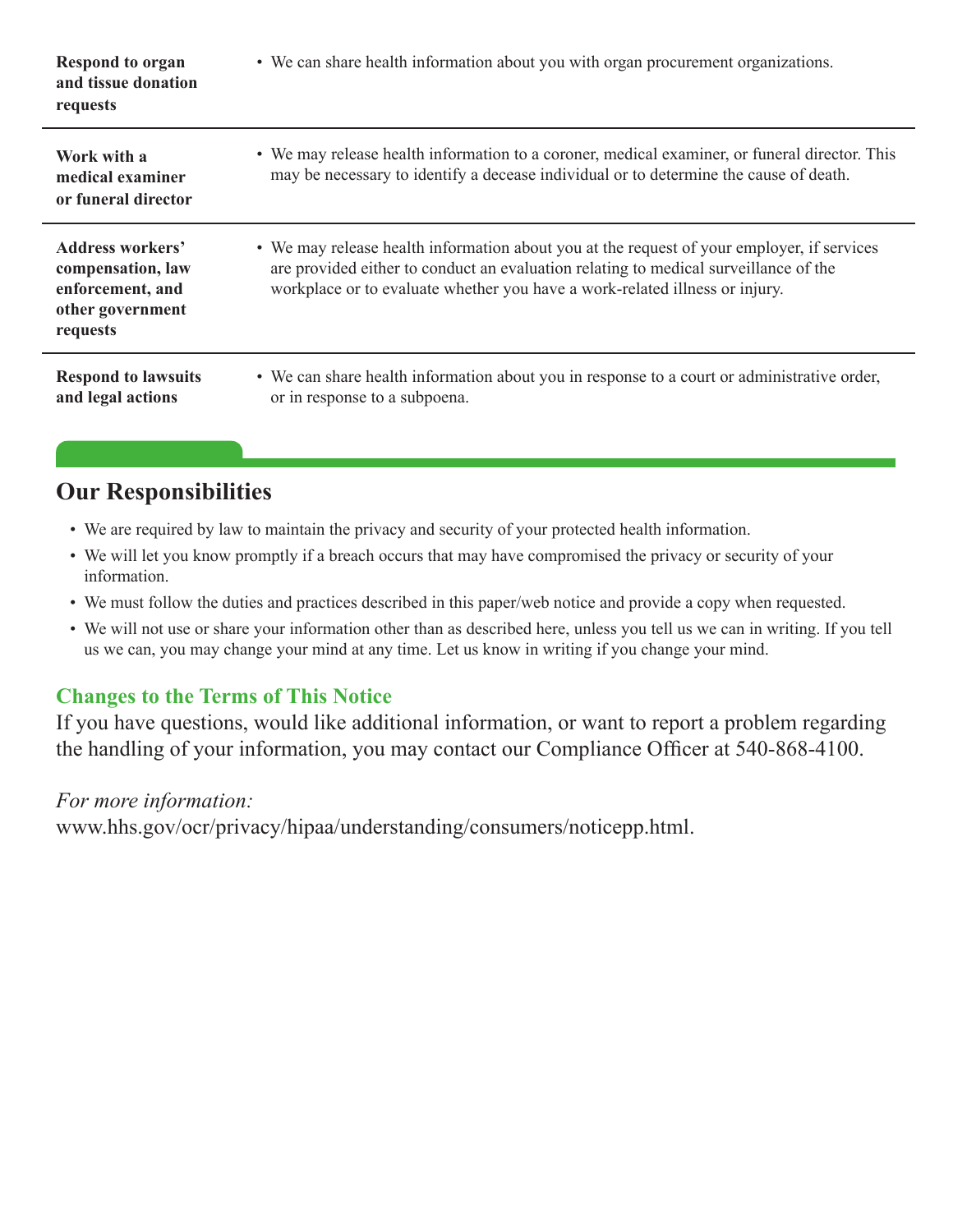#### RELEASE OF MEDICAL HISTORY AND ASSIGNMENT OF BENEFITS

I hereby authorize and give permission to Stephens City Family Medicine to release billing and medical information, to include the transcript of my medical records to my insurance carrier(s) upon their request, for the purpose of determining benefits payable under the contract. I hereby assign to Stephens City Family Medicine any and all benefits incurred for the services provided by them. I understand that I am financially responsible for charges not covered by my insurance. This includes payment of any deductible amount and/or any unpaid balance after payment by my insurance carrier(s). I certify that the information given by me in applying for payment under Title XVIII of the Social Security Act is correct. I authorize any holder of medical or other information about me to release to the Social Security Administration or its intermediaries or carriers any information needed for this or a related Medicare claim. I request that payment of authorized benefits be made in my behalf.

Signature of Patient or Responsible Party Date

#### FINANCIAL RESPONSIBILITY

\_\_\_\_\_\_\_\_\_\_\_\_\_\_\_\_\_\_\_\_\_\_\_\_\_\_\_\_\_\_\_\_\_\_\_\_\_\_\_\_\_\_\_\_\_\_\_ \_\_\_\_\_\_\_\_\_\_\_\_\_\_\_\_\_\_\_\_\_

\_\_\_\_\_\_\_\_\_\_\_\_\_\_\_\_\_\_\_\_\_\_\_\_\_\_\_\_\_\_\_\_\_\_\_\_\_\_\_\_\_\_\_\_\_\_\_ \_\_\_\_\_\_\_\_\_\_\_\_\_\_\_\_\_\_\_\_\_

I hereby accept responsibility for payment in full for services provided by Stephens City Family Medicine within thirty (30) days of receiving services. In the event that I do not meet any financial responsibility with Stephens City Family Medicine, I agree to pay cost for collection, including the collection agency and/or attorney's fee. I agree to be responsible for payment of all services rendered on my behalf or my dependent including any insurance benefits which are disputed, denied, or unpaid by my insurance company in 90 days from the date of service. I understand that payment is due at the time of service unless other arrangements have been made. In the event payments are not received by agreed upon dates, I understand that a 1-1/2% late charge (18% APR) may be added to my account.

Signature of Patient or Responsible Party Date

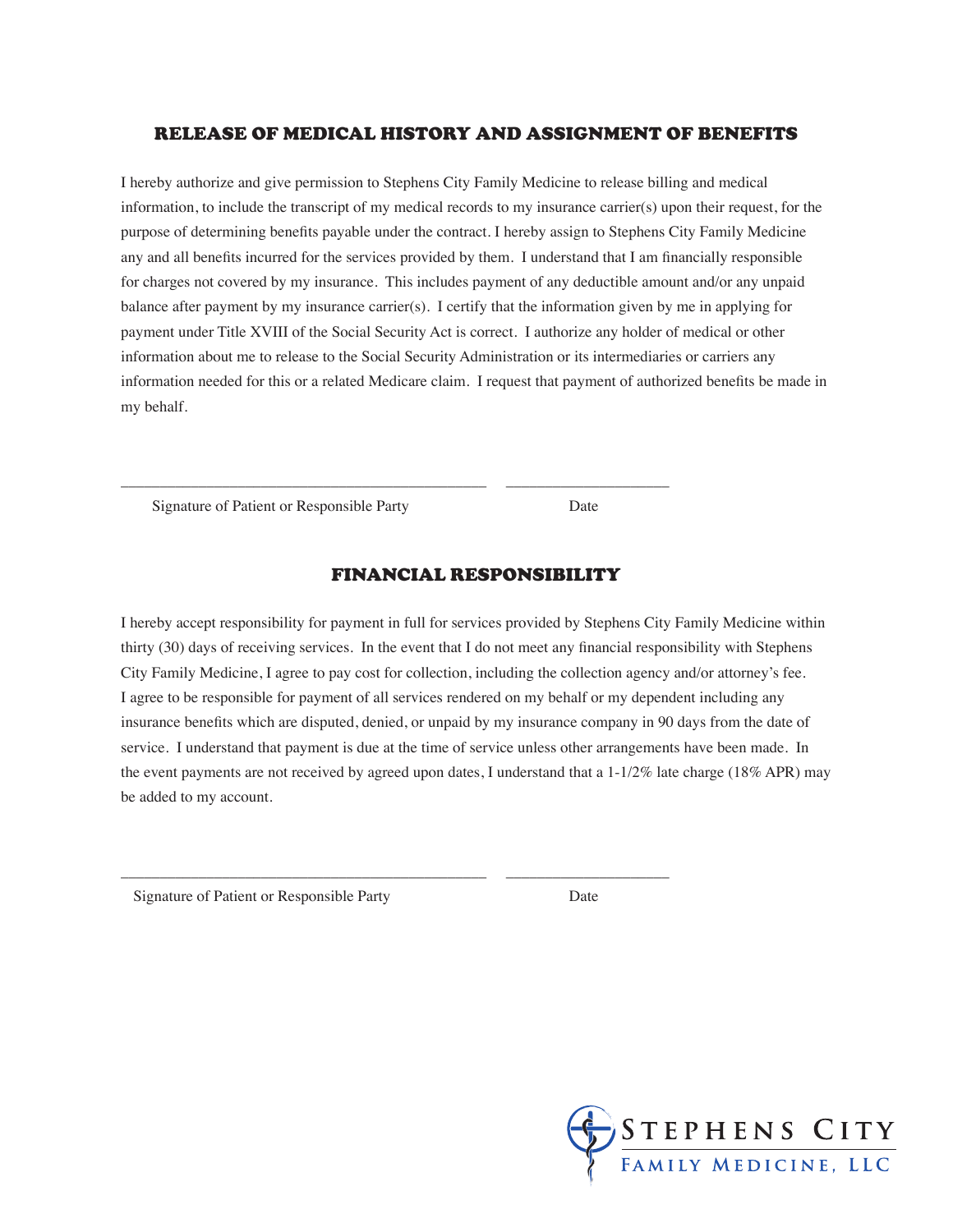## **Authorization for Disclosure of Protected Health Information**

I Authorize The Use / Disclosure Of Health Information About Me As Described Below

| Patient Name:                                                                                                                                                                                                                                                                                                        | Date of Birth:                                                                                                                                                                                                                                                                                                                                                                                                                                                                                                                                                   |
|----------------------------------------------------------------------------------------------------------------------------------------------------------------------------------------------------------------------------------------------------------------------------------------------------------------------|------------------------------------------------------------------------------------------------------------------------------------------------------------------------------------------------------------------------------------------------------------------------------------------------------------------------------------------------------------------------------------------------------------------------------------------------------------------------------------------------------------------------------------------------------------------|
| (Please Print)<br>A. Person(s) or Organization(s) authorized to receive the information: (example; grandparents, neighbor, nanny, etc.)                                                                                                                                                                              |                                                                                                                                                                                                                                                                                                                                                                                                                                                                                                                                                                  |
| B. Specific description of the information that may be used or disclosed (only immunizations, full records, etc.)                                                                                                                                                                                                    |                                                                                                                                                                                                                                                                                                                                                                                                                                                                                                                                                                  |
| C. Specific description of how the information will be used:                                                                                                                                                                                                                                                         |                                                                                                                                                                                                                                                                                                                                                                                                                                                                                                                                                                  |
| 1) I understand that this authorization will expire one (1) year from today's date.<br>authorization) at any time by notifying Stephens City Family Medicine, LLC in writing.<br>or my eligibility for benefits (if applicable).<br>4) I may inspect or copy any information used or disclosed under this agreement. | 2) I understand that I may revoke this authorization (except to the extent that action was already taken in reliance on this signed<br>3) I understand that I can refuse to sign this authorization and that my refusal will not affect my ability to obtain treatment, payment<br>5) I understand that, if the person or organization that receives the information is not a health care provider or plan covered by federal<br>privacy regulations, the information described above may be re-disclosed and would no longer be protected by these regulations. |
| Patient's Signature or Patient's Representative                                                                                                                                                                                                                                                                      | Date                                                                                                                                                                                                                                                                                                                                                                                                                                                                                                                                                             |
| Printed Name of Patient's Representative                                                                                                                                                                                                                                                                             | Relationship to Patient                                                                                                                                                                                                                                                                                                                                                                                                                                                                                                                                          |
| 1/4/03" or, if your entire medical record is included, "all health information.").                                                                                                                                                                                                                                   | NOTE: You have the right to know specifically what information you are authorizing for release (e.g., "results of a lab test performed on<br>Revised 11/2013                                                                                                                                                                                                                                                                                                                                                                                                     |

## **Notice Of Deemed Consent To HIV Blood Testing**

I have been informed by this notice that a law was enacted in Virginia in 1989 and 1993 which authorizes the hospital to test me for Human Immunodeficiency Virus (HIV) and Hepatitis B or C antibodies when any health care provider is exposed to my body fluids in a manner which may transmit HIV and Hepatitis B or C. Pursuant to this law, in the event of such an exposure, I am deemed to have consented to such testing, and to have consented to the release of the test results to the health care provider who may have been exposed.

 $\overline{\phantom{a}}$  , and the contract of the contract of the contract of the contract of the contract of the contract of the contract of the contract of the contract of the contract of the contract of the contract of the contrac

 $\overline{\phantom{a}}$  , and the contribution of the contribution of the contribution of the contribution of the contribution of the contribution of the contribution of the contribution of the contribution of the contribution of the

IF PATIENT IS UNABLE TO SIGN OR IS A Patient's Signature MINOR, COMPLETE THE FOLLOWING:

Signature of Witness Signature of closest relative or guardian

Signature of Witness

 $\overline{\phantom{a}}$  , and the contract of the contract of the contract of the contract of the contract of the contract of the contract of the contract of the contract of the contract of the contract of the contract of the contrac Relationship to Patient

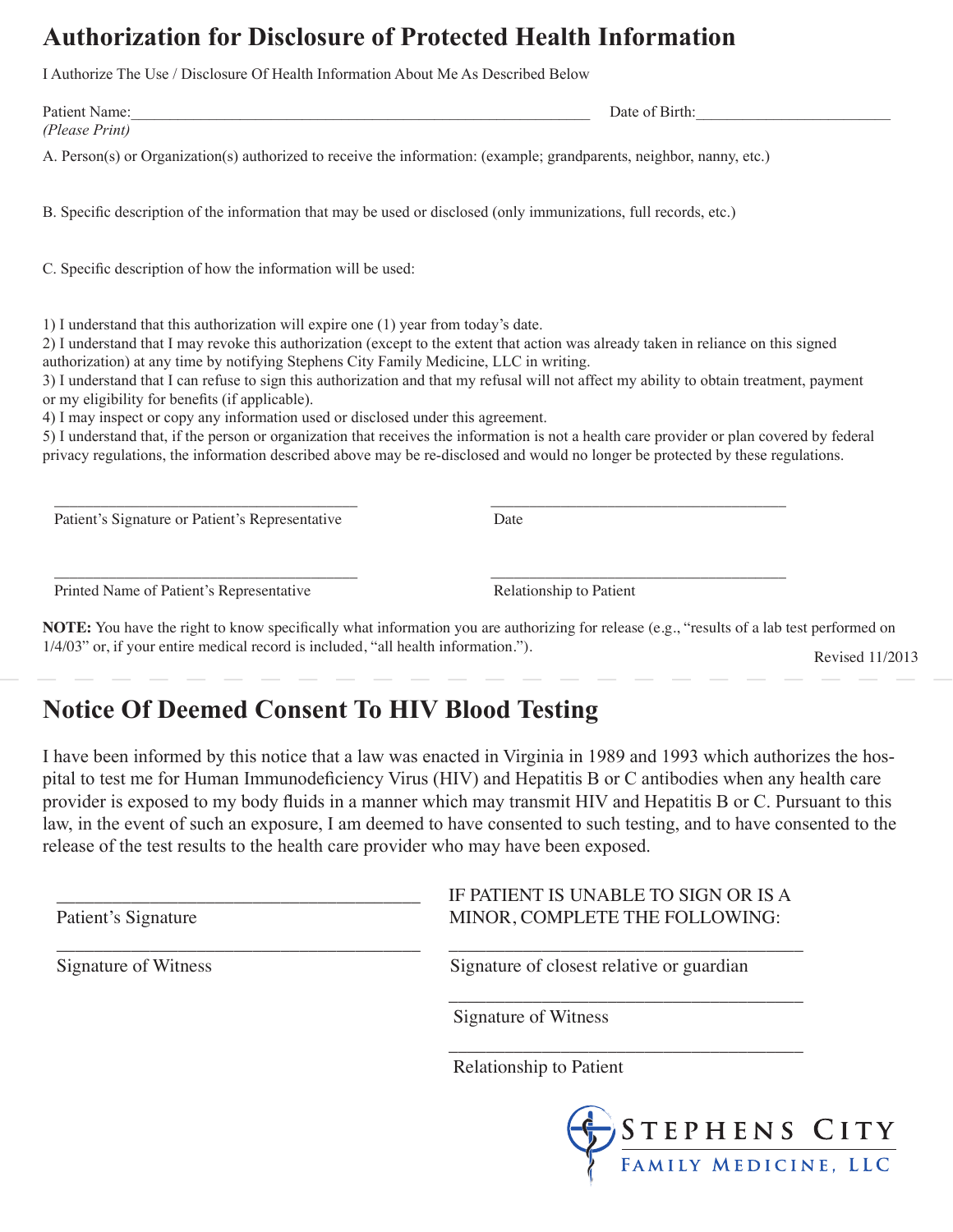#### **CONFIDENTIAL PATIENT INFORMATION**

Stephens City Family Medicine 160 Warrior Drive, Stephens City, VA 22655 Today's Date:  $\frac{1}{2}$ 

540-868-4100 New Patient\_\_\_ Established Patient\_\_\_

#### **PLEASE PRINT CLEARLY**

| PATIENT INFORMATION:                                                                                                               |      |                       |                                                                                                                                                                                                                                                                                                                                                                                                                      |
|------------------------------------------------------------------------------------------------------------------------------------|------|-----------------------|----------------------------------------------------------------------------------------------------------------------------------------------------------------------------------------------------------------------------------------------------------------------------------------------------------------------------------------------------------------------------------------------------------------------|
| Name: $\frac{1}{2}$ Birth Date: $\frac{1}{2}$ Social Security #:                                                                   |      |                       |                                                                                                                                                                                                                                                                                                                                                                                                                      |
| Home Phone: Work Phone: Cell Phone: Cell Phone:                                                                                    |      |                       |                                                                                                                                                                                                                                                                                                                                                                                                                      |
|                                                                                                                                    |      |                       |                                                                                                                                                                                                                                                                                                                                                                                                                      |
| Male Female Marital Status: Single Married Divorced Widowed                                                                        |      |                       |                                                                                                                                                                                                                                                                                                                                                                                                                      |
| Mailing Address: Street                                                                                                            | City | State <b>Zip Code</b> |                                                                                                                                                                                                                                                                                                                                                                                                                      |
| Race: American Indian Asian African American Native Hawaiian or Pacific Islander White Declined                                    |      |                       |                                                                                                                                                                                                                                                                                                                                                                                                                      |
| Ethnicity: Hispanic or Latino Not Hispanic or Latino Declined                                                                      |      |                       |                                                                                                                                                                                                                                                                                                                                                                                                                      |
| Preferred Language: Preference for reminders: Phone Printed Web View                                                               |      |                       |                                                                                                                                                                                                                                                                                                                                                                                                                      |
|                                                                                                                                    |      |                       |                                                                                                                                                                                                                                                                                                                                                                                                                      |
| Place of Employment: Company Name Address: Company Address: Company Address How Long:                                              |      |                       |                                                                                                                                                                                                                                                                                                                                                                                                                      |
|                                                                                                                                    |      |                       |                                                                                                                                                                                                                                                                                                                                                                                                                      |
| Nearest Relative not living with you: Name: Name: Phone: Phone:                                                                    |      |                       |                                                                                                                                                                                                                                                                                                                                                                                                                      |
|                                                                                                                                    |      |                       |                                                                                                                                                                                                                                                                                                                                                                                                                      |
| Place of Employment: Company Name Address: Company Address: Company Address Company Address How Long:<br>(Spouse)                  |      |                       |                                                                                                                                                                                                                                                                                                                                                                                                                      |
|                                                                                                                                    |      |                       |                                                                                                                                                                                                                                                                                                                                                                                                                      |
| RESPONSIBLE PERSON'S INFORMATION (This section only needs to be filled out if patient is a minor, under age 18):                   |      |                       |                                                                                                                                                                                                                                                                                                                                                                                                                      |
| Name: $\frac{1}{2}$ Birth Date: $\frac{1}{2}$ Social Security #:                                                                   |      |                       |                                                                                                                                                                                                                                                                                                                                                                                                                      |
| Mailing Address: Street City State                                                                                                 |      |                       |                                                                                                                                                                                                                                                                                                                                                                                                                      |
|                                                                                                                                    |      | Zip Code              |                                                                                                                                                                                                                                                                                                                                                                                                                      |
| Home Phone: Cell Phone: Cell Phone: Cell Phone:                                                                                    |      |                       |                                                                                                                                                                                                                                                                                                                                                                                                                      |
| Place of Employment: Company Name Address: Company Address Company Address How Long:                                               |      |                       |                                                                                                                                                                                                                                                                                                                                                                                                                      |
|                                                                                                                                    |      |                       | How Long:                                                                                                                                                                                                                                                                                                                                                                                                            |
| Place of Employment: Company Name Address: Company Address: Company Address Company Address                                        |      |                       |                                                                                                                                                                                                                                                                                                                                                                                                                      |
|                                                                                                                                    |      |                       |                                                                                                                                                                                                                                                                                                                                                                                                                      |
| <b>INSURANCE INFORMATION:</b>                                                                                                      |      |                       |                                                                                                                                                                                                                                                                                                                                                                                                                      |
|                                                                                                                                    |      |                       |                                                                                                                                                                                                                                                                                                                                                                                                                      |
| Policy #: Group Name or #:                                                                                                         |      |                       |                                                                                                                                                                                                                                                                                                                                                                                                                      |
| Secondary Insurance Company: Policy Name Under: Policy Name Under:                                                                 |      |                       |                                                                                                                                                                                                                                                                                                                                                                                                                      |
| Policy #:<br><u> 1989 - Johann Barn, mars ann an t-Amhain an t-Amhain an t-Amhain an t-Amhain an t-Amhain an t-Amhain an t-Amh</u> |      |                       | $\frac{1}{\sqrt{1-\frac{1}{2}}\sqrt{1-\frac{1}{2}}\sqrt{1-\frac{1}{2}}\sqrt{1-\frac{1}{2}}\sqrt{1-\frac{1}{2}}\sqrt{1-\frac{1}{2}}\sqrt{1-\frac{1}{2}}\sqrt{1-\frac{1}{2}}\sqrt{1-\frac{1}{2}}\sqrt{1-\frac{1}{2}}\sqrt{1-\frac{1}{2}}\sqrt{1-\frac{1}{2}}\sqrt{1-\frac{1}{2}}\sqrt{1-\frac{1}{2}}\sqrt{1-\frac{1}{2}}\sqrt{1-\frac{1}{2}}\sqrt{1-\frac{1}{2}}\sqrt{1-\frac{1}{2}}\sqrt{1-\frac{1}{2}}\sqrt{1-\frac$ |

#### **PATIENT AND RESPONSIBLE PARTY AUTHORIZATION**

I authorize Stephens City Family Medicine for  $($ patient) to apply for benefits on my behalf for the covered services rendered and request that payments from the above named insurance company(ies) be made directly to Stephens City Family Medicine for the treated person named. I certify that the information reported with regard to my insurance coverage is correct and further authorize the release of any necessary information, including medical information for this or any related claim to the above named agent. I permit a copy of this authorization to be used in place of the original. IN ALL CASES, PROFESSIONAL FEES ARE THE PATIENT, SPOUSE, GUARDIAN AND/ OR PARENTS' RESPONSIBILITY. Finance Charge (no charges if paid in 30 days of billing date) may be computed by a "Periodic Rate" of 1 1/2% per month, which is an ANNUAL PERCENTAGE RATE of 18% applied to the previous balance without deducting current payments and/or credits appearing on any given bill. Patient or responsible party(ies) further agree to pay any and all collection fees incurred and legal expenses, including but not limited to Collection Agency and attorney fees, all court related costs, service and filing fees, interrogatory and garnishment fees as well as any interest that may be adjudicated for the collection of past due debts.

| Print Name:                                   |  |
|-----------------------------------------------|--|
| Signature from Stephens City Family Medicine: |  |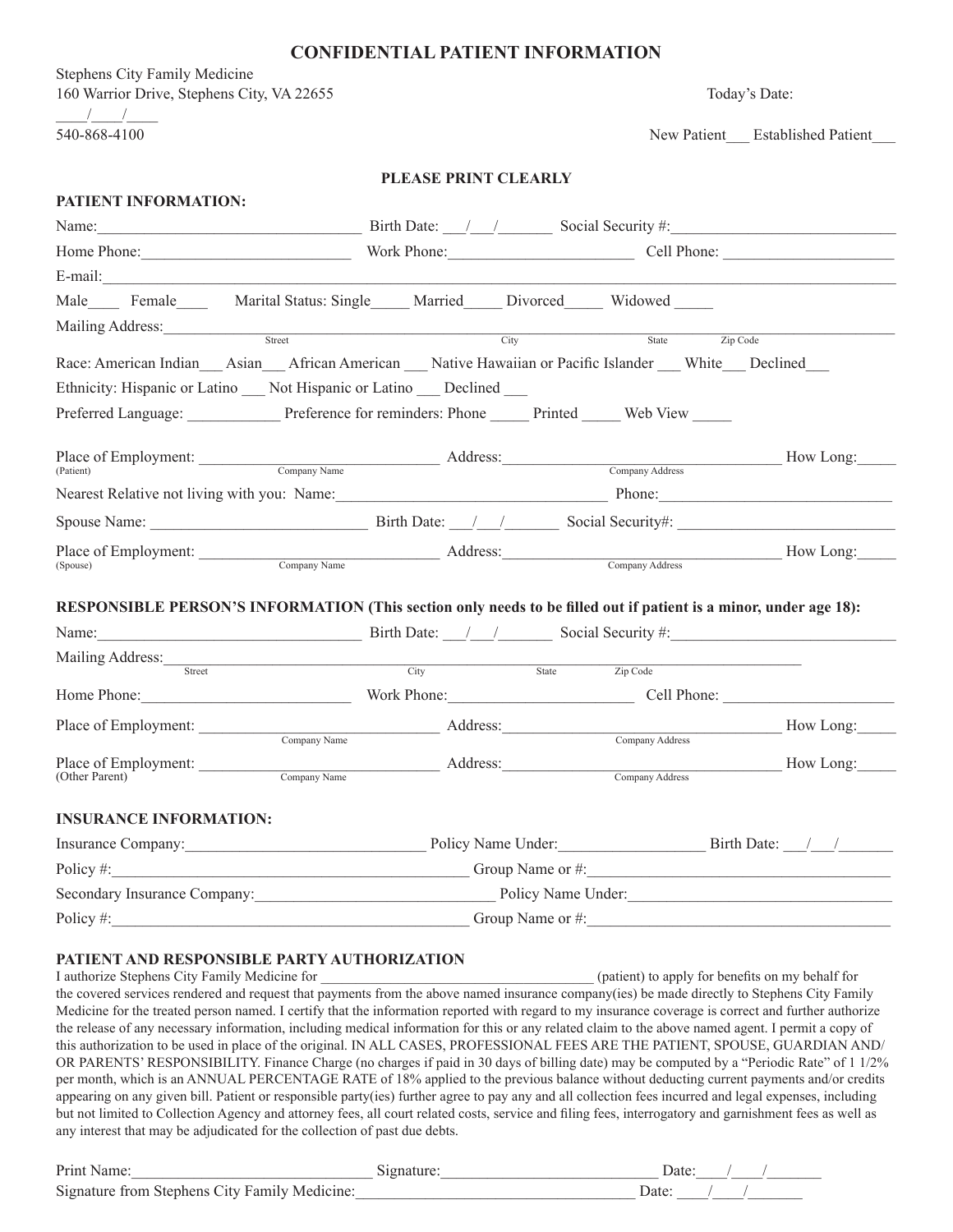

## **www.scfammed.com All sections of this form must be completed. If a section is not applicable please list "N/A".**

| Name                                                     | Date | $\nu \ddotsc \nu$ |  |
|----------------------------------------------------------|------|-------------------|--|
| X/L<br>-to<br>be<br>seen:<br>coming in<br>VOU<br>wny are |      |                   |  |

Preferred Pharmacy:

Who do you see for your medical problems now?<br>
<u>
Who do you see for your medical problems now?</u>

If changing doctors, why are you changing?

| <b>Current Medications</b> |  |                                                  | Current Medical Problems: (Diagnoses)      |      |  |                    |                 |               |
|----------------------------|--|--------------------------------------------------|--------------------------------------------|------|--|--------------------|-----------------|---------------|
|                            |  | Medication                                       | Reason for taking each medication:<br>Dose |      |  |                    | When diagnosed: |               |
|                            |  |                                                  |                                            |      |  |                    |                 |               |
|                            |  |                                                  |                                            |      |  |                    |                 |               |
|                            |  |                                                  |                                            |      |  |                    |                 |               |
|                            |  |                                                  |                                            |      |  |                    |                 |               |
| Attach list if needed      |  |                                                  |                                            |      |  |                    |                 |               |
|                            |  | Past Surgeries                                   |                                            |      |  | Drug Allergies     |                 |               |
| Date                       |  | Procedure                                        |                                            | Drug |  |                    | Reaction        |               |
|                            |  |                                                  |                                            |      |  |                    |                 |               |
|                            |  |                                                  |                                            |      |  |                    |                 |               |
|                            |  |                                                  |                                            |      |  |                    |                 |               |
|                            |  |                                                  |                                            |      |  |                    |                 |               |
|                            |  |                                                  |                                            |      |  |                    |                 |               |
|                            |  |                                                  | Family History                             |      |  |                    |                 |               |
|                            |  |                                                  | Known Health Problems                      |      |  |                    |                 | Date of Birth |
| Mother                     |  |                                                  |                                            |      |  |                    |                 |               |
| Father                     |  |                                                  |                                            |      |  |                    |                 |               |
| Siblings                   |  |                                                  |                                            |      |  |                    |                 |               |
| <b>Extended Family</b>     |  |                                                  |                                            |      |  |                    |                 |               |
|                            |  | $\mathcal{C}_{\alpha \alpha i \alpha 1}$ History |                                            |      |  | Whon Wes Vour Lost |                 |               |

| Social History                                  | When Was Your Last     |  |
|-------------------------------------------------|------------------------|--|
| How much do you smoke or chew?                  | Physical               |  |
| How much alcohol do you drink?                  | Labs                   |  |
| Any "recreational" drug use now or in the past? | <b>Tetanus Shot</b>    |  |
| What type of work do you do?                    | Colonoscopy            |  |
| Marital Status?                                 | For Females: Pap Smear |  |
|                                                 | Mammogram              |  |

I, as the patient, state the information is correct and accurate to the best of my knowledge.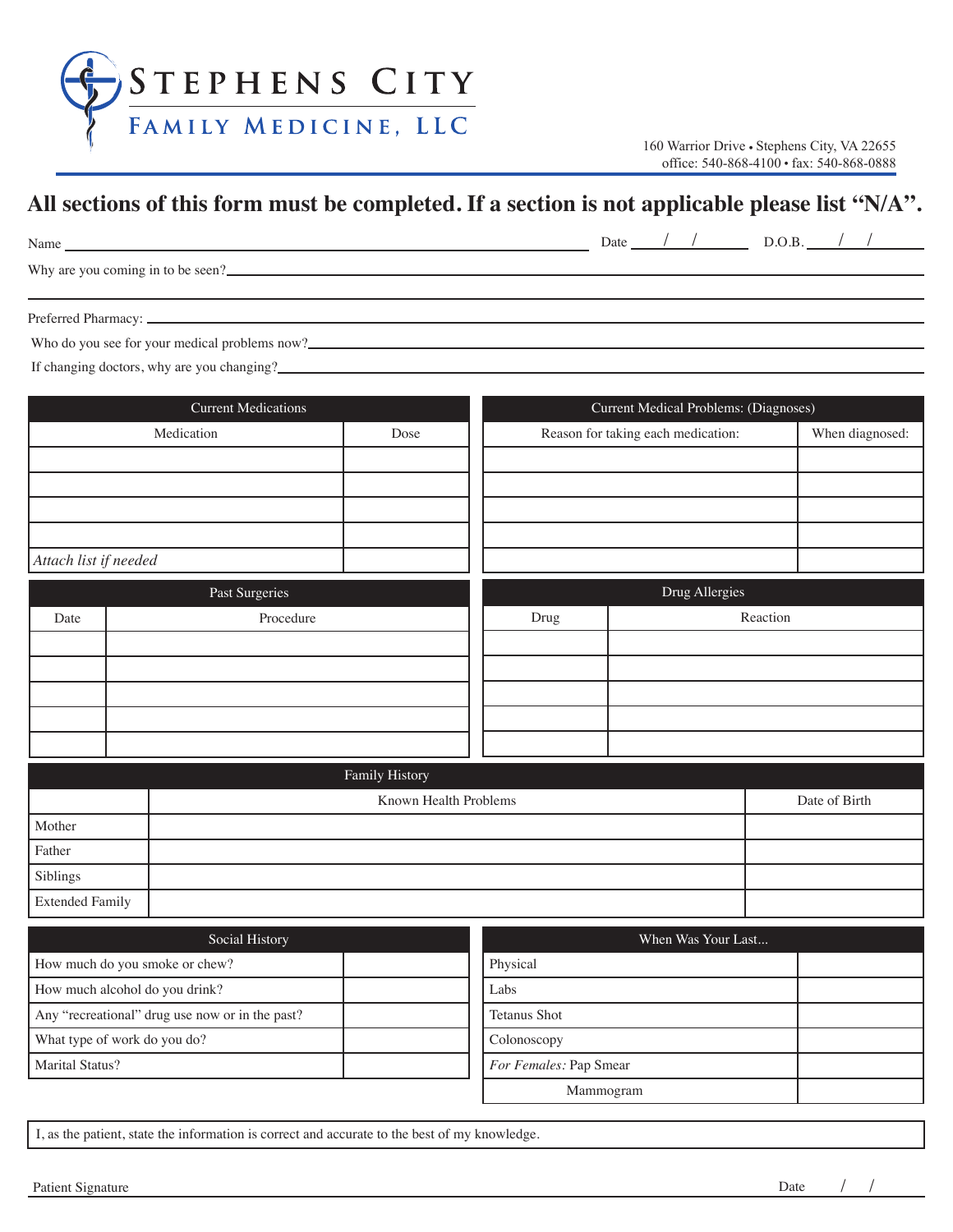**If you are under the age of 30 we want a copy of your immunization record. Please complete so we can request your immunizations only.**



office: 540-868-4100 · fax: 540-868-0888 160 Warrior Drive • Stephens City, VA 22655

**www.scfammed.com**

#### **AUTHORIZATION TO DISCLOSE PROTECTED HEALTH INFORMATION TO STEPHENS CITY FAMILY MEDICINE.**

**Directions:** Type or Print all requested information with exception of signatures on page 2.

| Individual's Name:     |                             |                     | Individual's ID Number: |  |  |
|------------------------|-----------------------------|---------------------|-------------------------|--|--|
| <b>Street Address:</b> | Individual's Date of Birth: |                     |                         |  |  |
| City:                  | State:                      | $Z$ <sub>1D</sub> : | Phone:                  |  |  |

I authorize the name or person/organization listed below to disclose the above-named individual's health information as described below to:

**Stephens City Family Medicine, LLC, 160 Warrior Drive, Stephen's City, VA 22655**

| Name of Person/Organization authorized to release the protected health information. |                       |  |  |  |
|-------------------------------------------------------------------------------------|-----------------------|--|--|--|
|                                                                                     | <b>Street Address</b> |  |  |  |
|                                                                                     | City, State, ZIP      |  |  |  |
|                                                                                     |                       |  |  |  |
| $\Box$ Immunization Record Only                                                     |                       |  |  |  |
|                                                                                     |                       |  |  |  |
|                                                                                     |                       |  |  |  |

I understand that this information may include, when applicable, information relating to sexually transmitted disease, Human Immunodeficiency Virus (HIV Infection, Acquired Immune Deficiency Syndrome or AIDS Related Complex) and any other communicable disease. It may also include information about behavioral or mental health services, and referral and/or treatment for alcohol and drug abuse.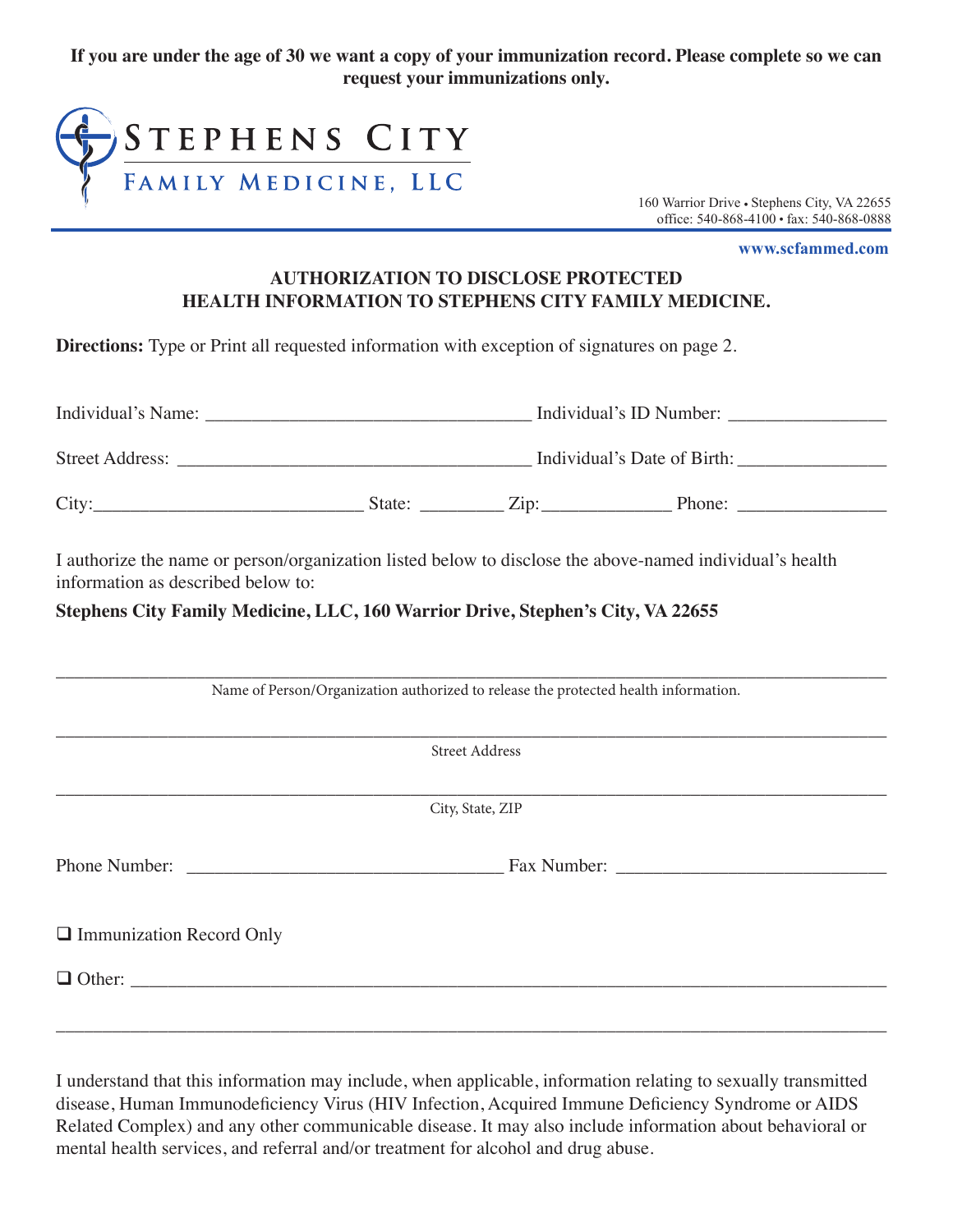(\*Note: The statement "at the request of the individual" is sufficient when the individual initiates an Authorization and does not, or chooses not to, state the purpose.) I understand that if I give permission, I have the right to change my mind and revoke it. This must be in writing to Stephen's City Family Medicine, LLC that maintains the individual's records that I authorized on Page 1 of this form. I also understand that any uses or disclosures already made with my permission cannot be taken back. If this authorization is needed as a condition to obtain health care coverage and I revoke it, then I understand that the above person/organization who would have received the information may have the right to contest health care coverage claims. Unless otherwise revoked, this authorization will expire on the following date, event or condition. (If I fail to specify an expiration date, event or condition, this authorization will expire one year from the signature date.)

**\_\_\_\_\_\_\_\_\_\_\_\_\_\_\_\_\_\_\_\_\_\_\_\_\_\_\_\_\_\_\_\_\_\_\_\_\_\_\_\_\_\_\_\_\_\_\_\_\_\_\_\_\_\_\_\_\_\_\_\_\_\_\_\_\_\_\_\_\_\_\_\_\_\_\_\_\_\_\_\_\_\_\_\_\_\_\_\_\_**

**\_\_\_\_\_\_\_\_\_\_\_\_\_\_\_\_\_\_\_\_\_\_\_\_\_\_\_\_\_\_\_\_\_\_\_\_\_\_\_\_\_\_\_\_\_\_\_\_\_\_\_\_\_\_\_\_\_\_\_\_\_\_\_\_\_\_\_\_\_\_\_\_\_\_\_\_\_\_\_\_\_\_\_\_\_\_\_\_\_**

#### Date, Event or Condition

I understand that authorizing the disclosure of this health information is voluntary. I also understand that I may refuse to sign this authorization and that my refusal to sign will not affect my ability to obtain treatment, payment for services, or eligibility for benefits unless the information is necessary to demonstrate that I meet eligibility or enrollment criteria. By signing this Authorization, I understand that any disclosure of information carries with it the potential for an unauthorized re-disclosure and the information may not be protected by federal privacy rules. I further understand I may request a copy of this signed Authorization. I may inspect or copy any information used or disclosed under this agreement. I understand that if the person or organization that receives the information is not a health care provider or plan covered by federal privacy regulations, the information described above may be disclosed and would no longer be protected by these regulations.

\_\_\_\_\_\_\_\_\_\_\_\_\_\_\_\_\_\_\_\_\_\_\_\_\_\_\_\_\_\_\_\_\_\_\_\_\_\_\_\_\_\_\_\_\_\_\_\_\_\_\_\_\_\_\_\_\_\_\_\_\_\_\_\_\_\_\_\_\_\_\_\_\_\_\_\_\_\_\_\_\_\_\_\_\_\_\_\_\_

**Patient's Signature or Patient's Representative Date** 

**Printed Name of Patient's Representative Relationship to Patient** 

**Our Privacy Officer can be contacted as follows:**

**Monica Hott Stephens City Family Medicine 160 Warrior Drive Stephens City, VA 22655 540-868-4100 • 540-868-0888 fax**

#### **Stephens City Family Medicine Use Only**

**\_\_\_\_\_\_\_\_\_\_\_\_\_\_\_\_\_\_\_\_\_\_\_\_\_\_\_\_\_\_\_\_\_\_\_\_\_\_\_\_\_\_\_\_\_\_\_\_\_\_\_\_\_\_\_\_\_\_\_\_\_\_\_\_\_\_\_\_\_\_\_\_\_\_\_\_\_\_\_\_\_\_\_\_\_\_\_\_\_**

**This authorization was revoked:**

**Signature Date**

\_\_\_\_\_\_\_\_\_\_\_\_\_\_\_\_\_\_\_\_\_\_\_\_\_\_\_\_\_\_\_\_\_\_\_\_\_\_\_\_\_\_\_\_\_\_\_\_\_\_\_\_\_\_\_\_\_\_\_\_\_\_\_\_\_\_\_\_\_\_\_\_\_\_\_\_\_\_\_\_\_\_\_\_\_\_\_\_\_